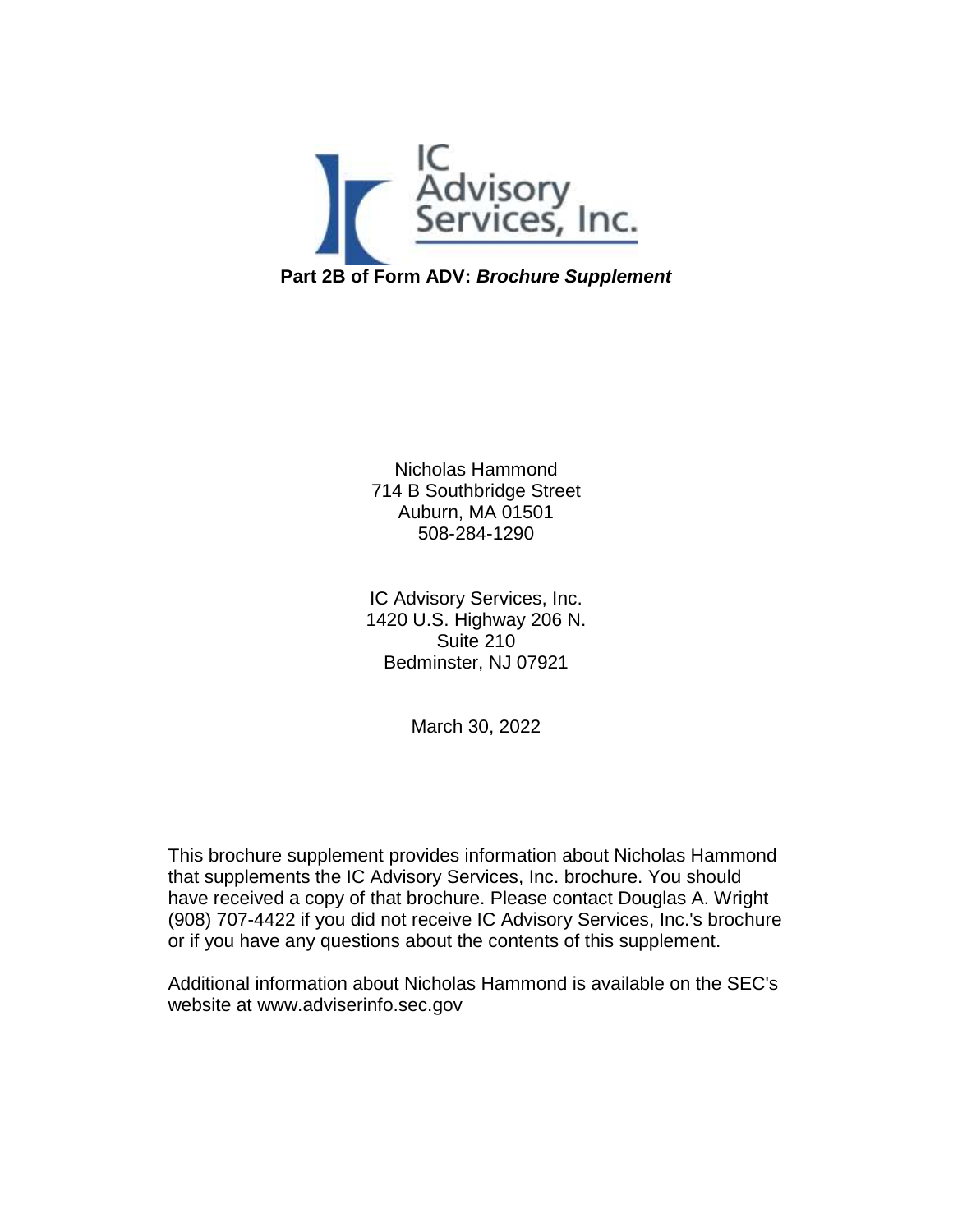# **Item 2 Educational Background and Business Experience**

**Full Legal Name:** Nicholas Hammond **Born:** 1979

### **Education**

• Becker College; BS (graduated Magna Cum Laude), Business; 2008

#### **Business Experience**

• IC Advisory Services, Inc.; Representative; from 4/8/2016 to Present

• The Investment Center, Inc.; Registered Rep; from 4/8/2016 to Present

• Transamerica Financial Advisors Inc.; Registered Rep; from 1/4/2010 to 4/8/2016

## **Item 3 Disciplinary Information**

Nicholas Hammond has no reportable disciplinary history.

# **Item 4 Other Business Activities**

## **A. Investment-Related Activities**

 1. Nicholas Hammond is also engaged in the following investmentrelated activities:

## **Registered representative of a broker-dealer**

**Registered Representative of The Investment Center, Inc.** Mr. Hammond is a registered representative of The Investment Center, Inc. ("*TIC*"), an SEC Registered and FINRA member broker-dealer. Clients may choose to engage Mr. Hammond in his individual capacity as a registered representative of *TIC*, to implement investment recommendations on a commission basis.

**Conflict of Interest**. The recommendation by Mr. Hammond that a client purchase a securities commission product presents a *conflict of interest*, as the receipt of commissions may provide an incentive to recommend investment products based on commissions to be received, rather than on a particular client's need. No client is under any obligation to purchase any commission products from Mr. Hammond. Clients are reminded that they may purchase investment products recommended by Mr. Hammond through other, non-affiliated broker dealers. **The Registrant's Chief Compliance Officer, Douglas A. Wright, remains available to address any questions that a client or prospective client may have regarding the above conflict of interest**.

### **Insurance company or agency**

**Licensed Insurance Agent**. Mr. Hammond, in his individual capacity, is a licensed insurance agent, and may recommend the purchase of certain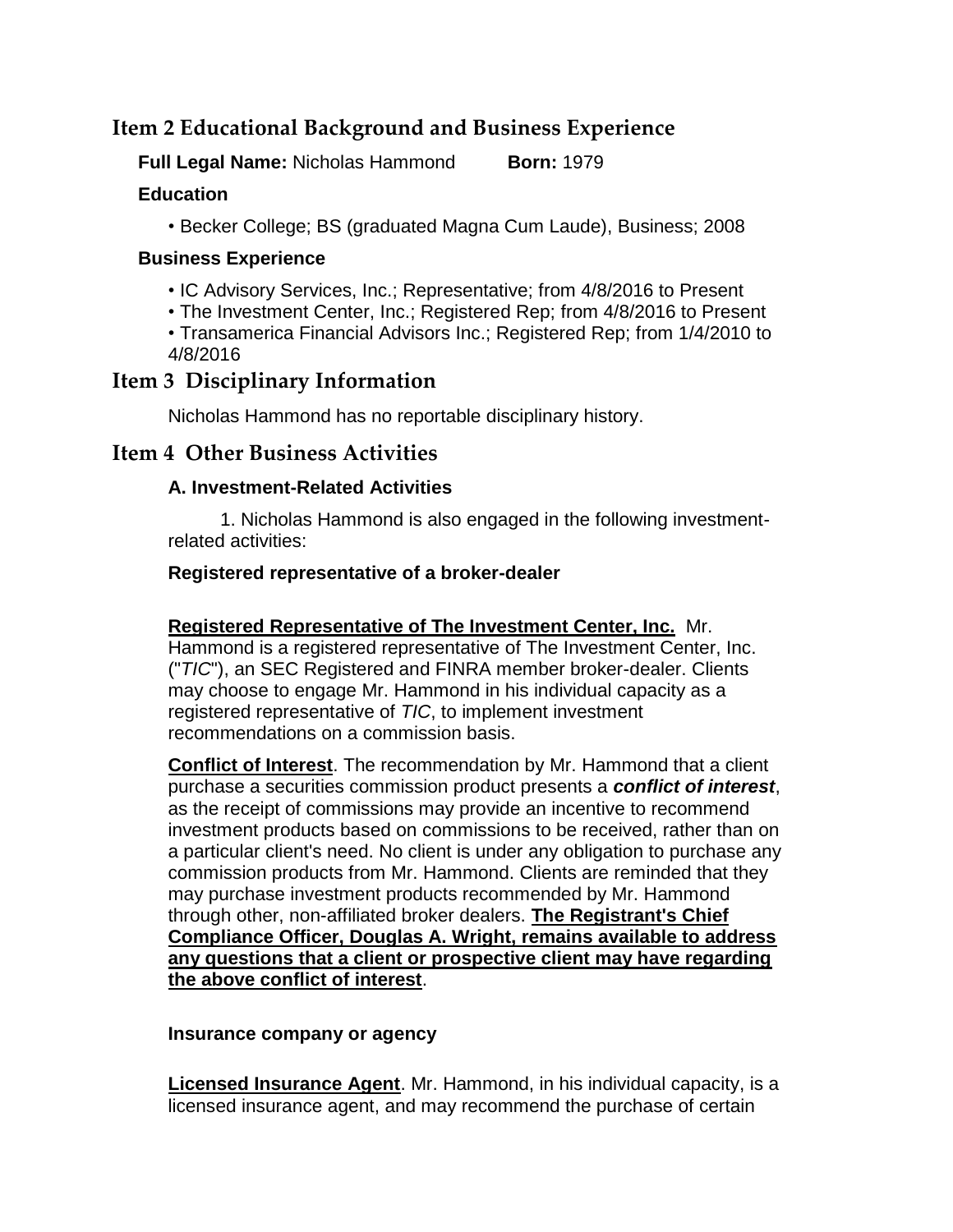insurance-related products on a commission basis. Clients can engage Mr. Hammond to purchase insurance products on a commission basis. **Conflict of Interest**: The recommendation by Mr. Hammond that a client purchase an insurance commission product presents a *conflict of interest*, as the receipt of commissions may provide an incentive to recommend insurance products based on commissions to be received, rather than on a particular client's need. No client is under any obligation to purchase any insurance commission products from Mr. Hammond. Clients are reminded that they may purchase insurance products recommended by Mr. Hammond through other, non-affiliated insurance agents. **The Registrant's Chief Compliance Officer, Douglas A. Wright, remains available to address any questions that a client or prospective client may have regarding the above conflict of interest**.

 2. Nicholas Hammond receives commissions, bonuses or other compensation on the sale of securities or other investment products.

**Commissions**. In the event the client chooses to purchase investment products through *TIC*, brokerage commissions will be charged by *TIC* to effect securities transactions, a portion of which commissions shall be paid by *TIC* to Mr. Hammond. The brokerage commissions charged by *TIC* may be higher or lower than those charged by other broker-dealers. In addition, *TIC*, as well as Mr. Hammond, relative to commission mutual fund purchases, may also receive additional ongoing 12b-1 trailing commission compensation directly from the mutual fund company during the period that the client maintains the mutual fund investment. The securities commission business conducted by Mr. Hammond is separate and apart from IC Advisory Services Inc.'s investment management services discussed in the Registrant's *Brochure*.

#### **B. Non Investment-Related Activities**

Nicholas Hammond is involved in the following other business activities. The following list includes information regarding the percentage of time required as well as the nature of the activity.

• Palmer & Hammond Tax Services, Full Service Personal and Corporate Tax Preparation, Bookkeeping, Payroll, business set up consultative services., 10%

• Palmer Hammond Properties: Residential Real Estate Rentals and sublease office space, 10%

## **Item 5 Additional Compensation**

 Nicholas Hammond does not receive any economic benefit from a non-advisory client for the provision of advisory services.

### **Item 6 Supervision**

**Supervisor:** Ralph DeVito